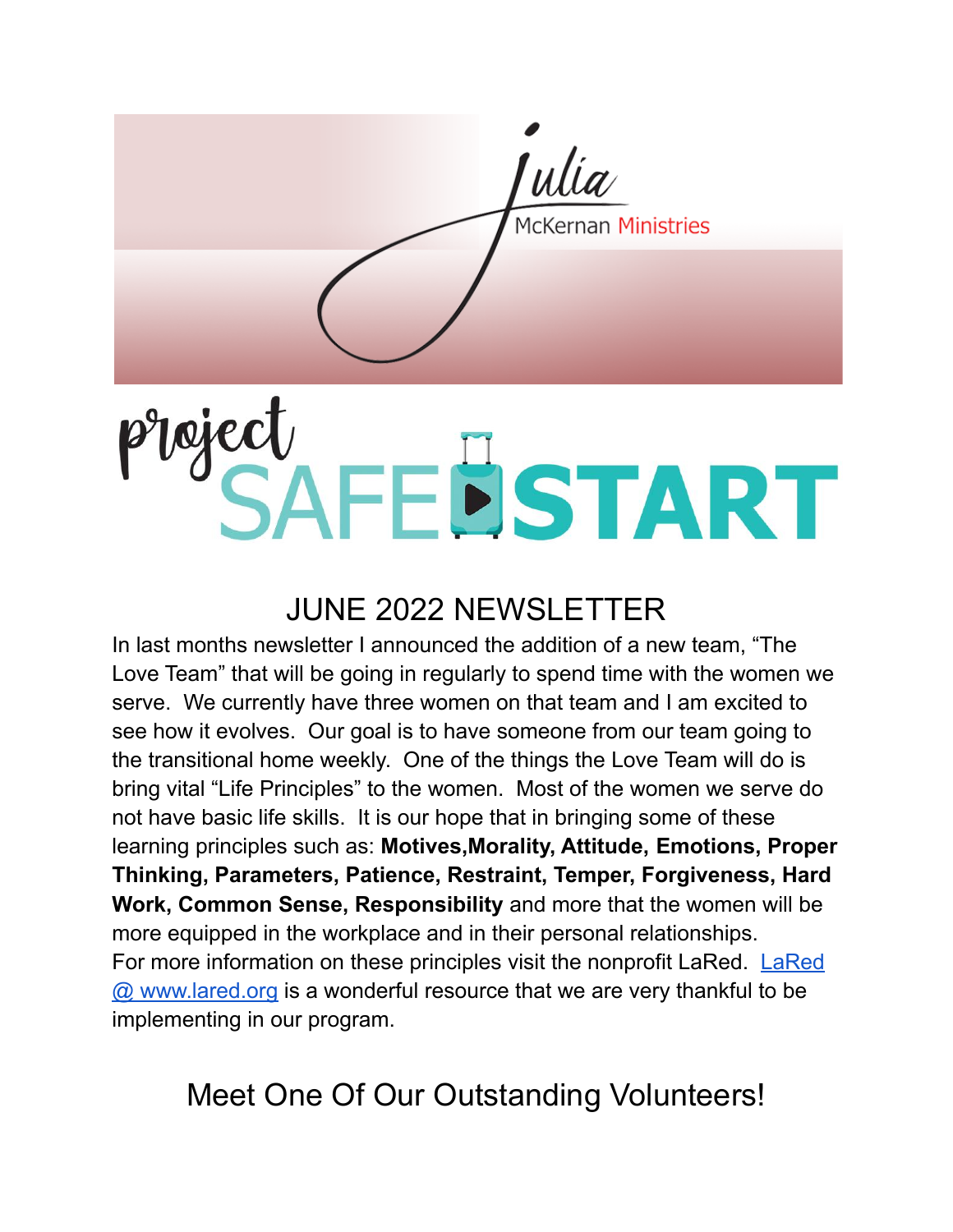

Lori Knight has been serving Project Safe Start for over a year. She assists our Clothing Closet Manager Kim Brink in not only sorting the clothing but organizing the Storage Unit Seasonally. It is a big task to keep the clothing constantly stocked, sorted and tidy. Lori always has a cheerful heart to serve and we are SO VERY THANKFUL for all that she does!!

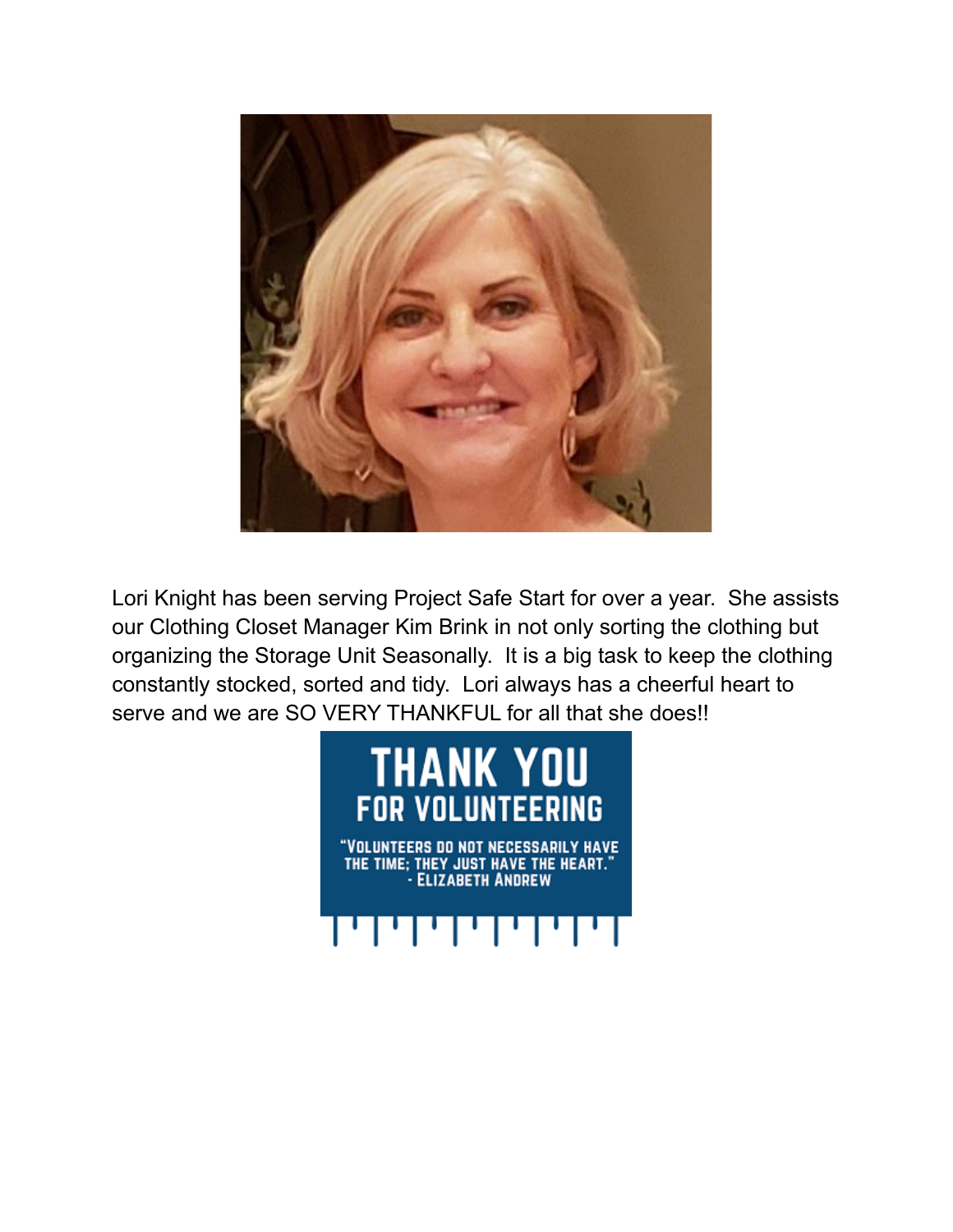## A BIG SHOUT OUT TO HISCOX INSURANCE **COMPANY!**



Recently Hiscox Insurance had a social connectivity day to come together as a team due to working remote for almost two years. Kim Sullivan, one of our volunteer works for Hiscox. After presenting Project Safe Start to her co-workers, we were chosen as the organization to support on that day. The company offered a DOUBLE MATCH to those that contributed financially!!! Several employees also donated clothing and shoes!

### Thank you to all who helped make this possible!!